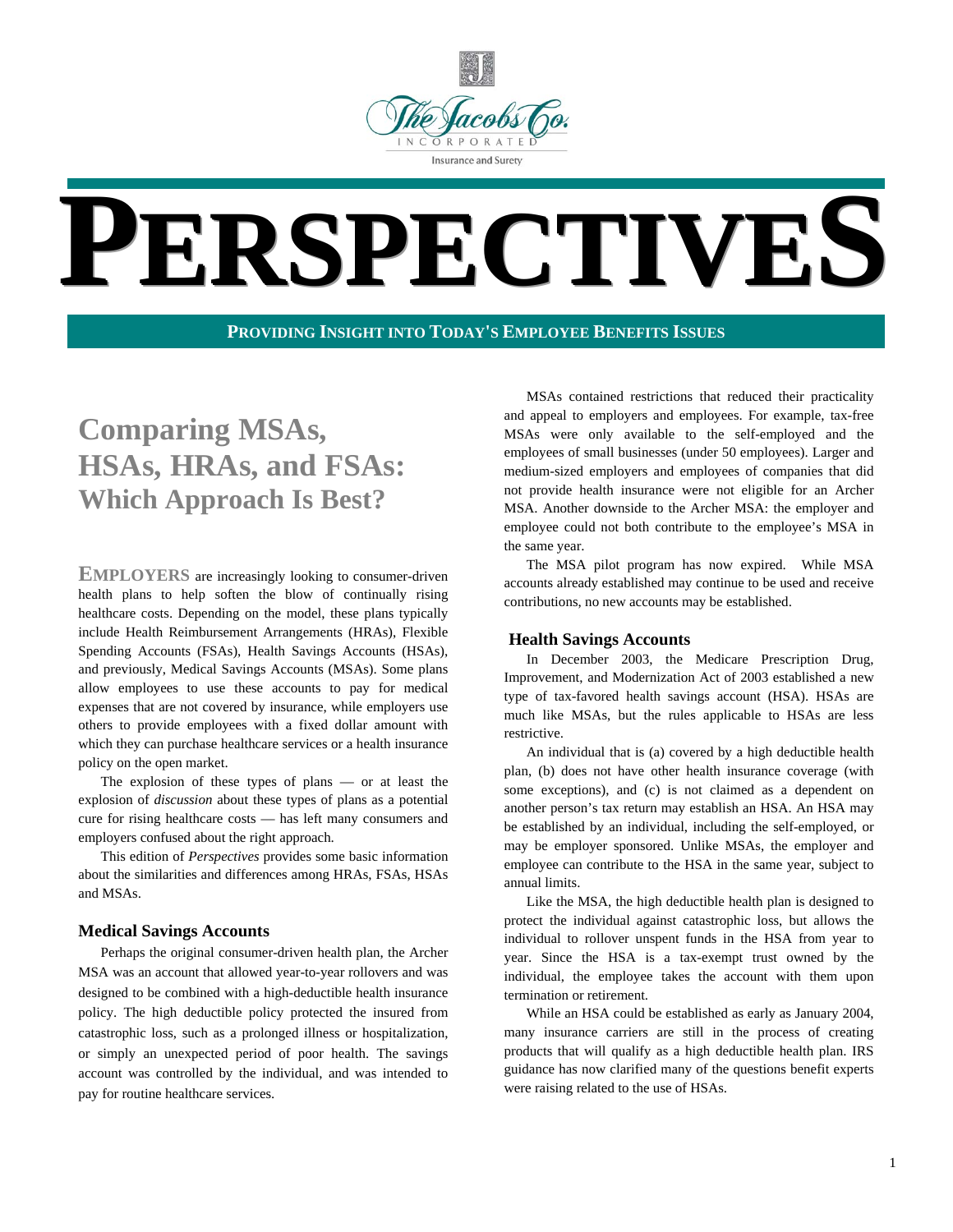#### **Flexible Spending Accounts**

In 1986, the Internal Revenue Code Section 125 introduced the Flexible Spending Account. FSAs provide a means for employees to considerably reduce their income tax liability through salary reduction. Employees can contribute a portion of their own salary to an account designated to pay for healthcare expenses. These pre-tax contributions are exempt from income and payroll taxes.

Several inherent design flaws have resulted in modest participation in FSAs. The tax code requires that only employers set up these accounts for their employees, leaving self-employed individuals and millions of other employees unable to set up their own accounts. In addition, the use-it-or-lose-it provision within the FSA is its biggest downside. Employees are required to elect a specific amount of salary deduction at the beginning of the year, and then must use every dollar in the account by the end of that year. Because annual medical expenses are hard to predict, employees often overfund the accounts and then spend unnecessarily at the end of the year to avoid forfeiting the money in their accounts.

Legislation that proposed to allow participants to carry over \$500 from the prior year did not pass in 2003 as expected. This change would have built more consumerism into the use of FSAs. However, in 2005, the IRS announced that cafeteria plans could be amended to allow participants to access unused amounts remaining in an FSA at the end of the plan year to pay for expenses incurred during a grace period of up to two and a half months after the end of the plan year. It is important to note that when a plan with a general purpose health FSA provides a grace period, participants will not be eligible to contribute to an HSA until the first day of the first month following the end of the grace period, unless the employee has a zero balance in the FSA at the end of the plan year, or if a qualified HSA distribution of the entire remaining balance is made as of the end of the plan year.

Critics of FSAs also note that they are difficult and confusing to set up and administer, causing many small and midsize employers without adequate resources to forego their use. In addition, filing claims for reimbursement can sometimes be difficult and time consuming for the employee.

#### **Health Reimbursement Arrangements**

In June 2002, the IRS confirmed that funds within a Health Reimbursement Arrangement (HRA) may be rolled over from year to year. HRAs allow employees to use employer contributions only for medical expenses or to pay health insurance premiums.

Unlike FSAs, unused HRA balances may accumulate from year to year, thus providing a personal stake for the consumer in the financial outcome of his or her healthcare spending decisions.

Because HRAs are group health plans, they are subject to laws such as HIPAA and COBRA. If an employee leaves an employer, he may continue to access unused funds within the

HRA by electing COBRA. Under COBRA, the employer may also be required to continue its contributions during the COBRA coverage period. The requirement to continue contributions and comply with HIPAA is a deterrent for employers to implement an HRA.

#### **Deciding on the Right Approach**

Introducing consumerism into your health plan requires an evaluation of the benefits and disadvantages of HSAs, FSAs, and HRAs. No one solution is right for every employer. In light of the complexities of choosing the right consumer-driven health plan, many employers continue to take a wait-and-see approach.

If your organization is considering implementing a consumerdriven health plan, your The Jacobs Company, Inc. representative can help you decide which plan is best for you.

*A chart comparing the tax-advantaged accounts discussed in this article follows.*

*IRS guidance has now clarified many of the questions benefit experts were raising related to the use of HSAs.*

*Perspectives* is provided to The Jacobs Company, Inc. clients for informational purposes only. Please seek qualified and appropriate counsel for advice on how to apply the topics discussed herein to your employee benefits plan. (3/04; JS rev. 10/08)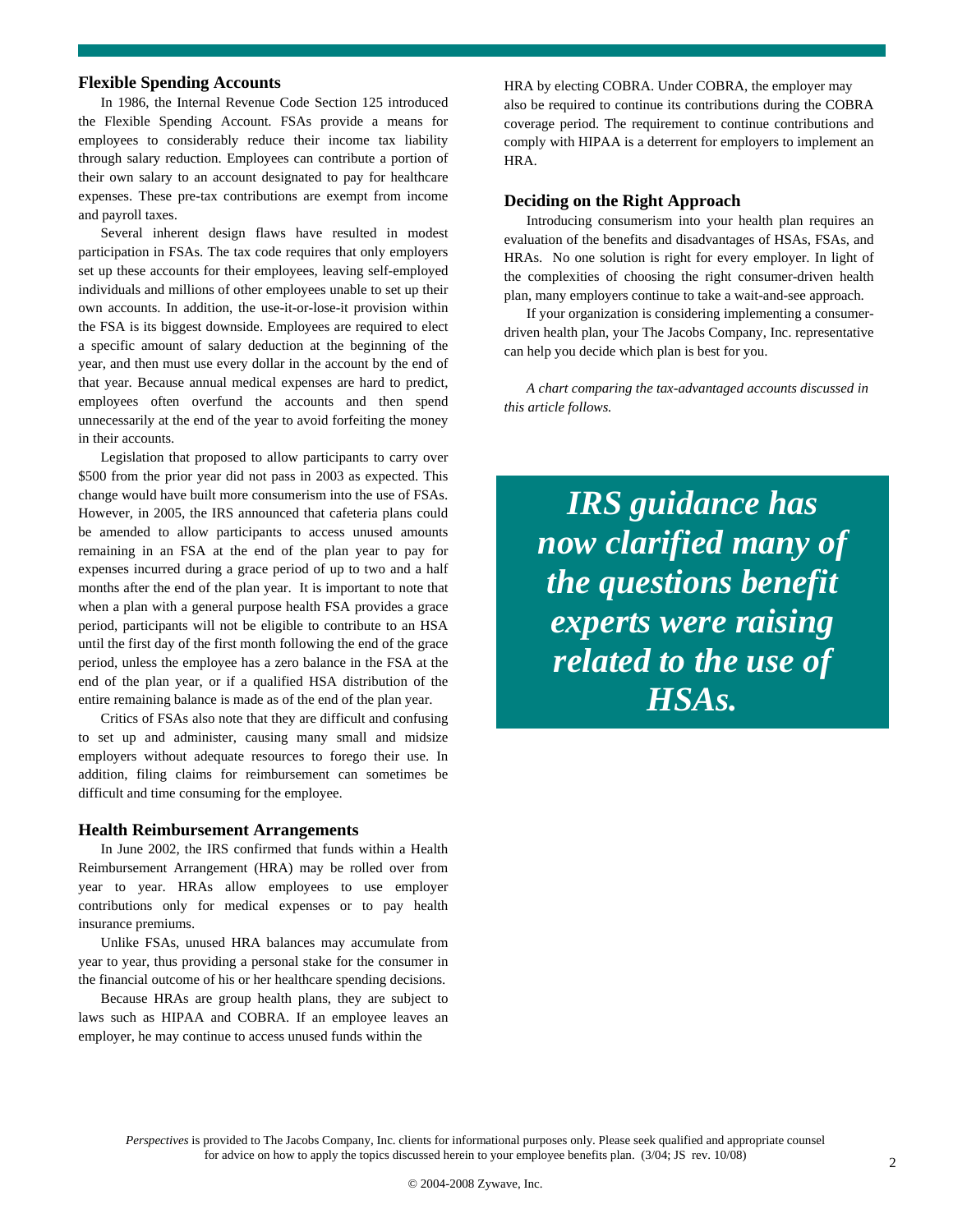## **Comparison of Tax-Advantaged Accounts**

|                                                                        | <b>HSA</b>                                                                                                                                                              | <b>MSA</b>                                                                                                                                         | <b>HRA</b>                                 | <b>FSA</b>                                                                                                |
|------------------------------------------------------------------------|-------------------------------------------------------------------------------------------------------------------------------------------------------------------------|----------------------------------------------------------------------------------------------------------------------------------------------------|--------------------------------------------|-----------------------------------------------------------------------------------------------------------|
| <b>Name of account</b>                                                 | <b>Health Savings Account</b>                                                                                                                                           | <b>Medical Savings Account</b>                                                                                                                     | <b>Health Reimbursement</b><br>Arrangement | <b>Health Flexible Spending</b><br>Account                                                                |
| Who owns the account?                                                  | Individual/employee                                                                                                                                                     | Individual/employee                                                                                                                                | Employer                                   | Individual/employee                                                                                       |
| Who may fund the<br>account?                                           | Employer or employee, can<br>be both in the same year<br>Employee can contribute pre-<br>tax dollars through Section<br>125 plan                                        | Employer or employee, but<br>not both in the same year<br>Must be small employer or<br>self-employed individual                                    | Employer*                                  | Employer/employee*<br>Typically the employee<br>contributes pre-tax dollars<br>through a Section 125 plan |
| What plans may be<br>offered with the tax-<br>advantaged account?      | An HDHP as follows:<br>Min. Deductible<br>\$1,150   \$2,300 F**<br>\$1,200   \$2,400 F***<br><b>OPM</b><br>\$5,800   \$11,600 F**<br>\$5,950   \$11,900 F***            | An HDHP as follows:<br>Min. Deductible<br>\$2,000   \$4,000 F**<br>Max. Deductible<br>\$3,000   \$6,050 F**<br><b>OPM</b><br>\$4,000   \$7,350 F** | Any or no health plan                      | Any or no health plan                                                                                     |
| Is there a limit on the<br>amount that can be<br>contributed per year? | \$3,000   \$5,950 F**<br>\$3,050   \$6,150 F***<br>Catch-up contributions:<br>\$1,000/year-age 55 by end<br>of tax year<br>Reduced by MSA<br>contributions in same year | 65% of individual deductible<br>75% of family deductible                                                                                           | No, there is no IRS<br>prescribed limit    | No, there is no IRS<br>prescribed limit                                                                   |
| Does the uniform<br>coverage rule apply?                               | <b>No</b>                                                                                                                                                               | <b>No</b>                                                                                                                                          | <b>No</b>                                  | Yes                                                                                                       |

*\*Self-employed individuals, including partners, and more than 2% shareholders in a subchapter S-corporation cannot contribute.* 

*\*\*For 2009 calendar years. \*\*\*For 2010 calendar years.*